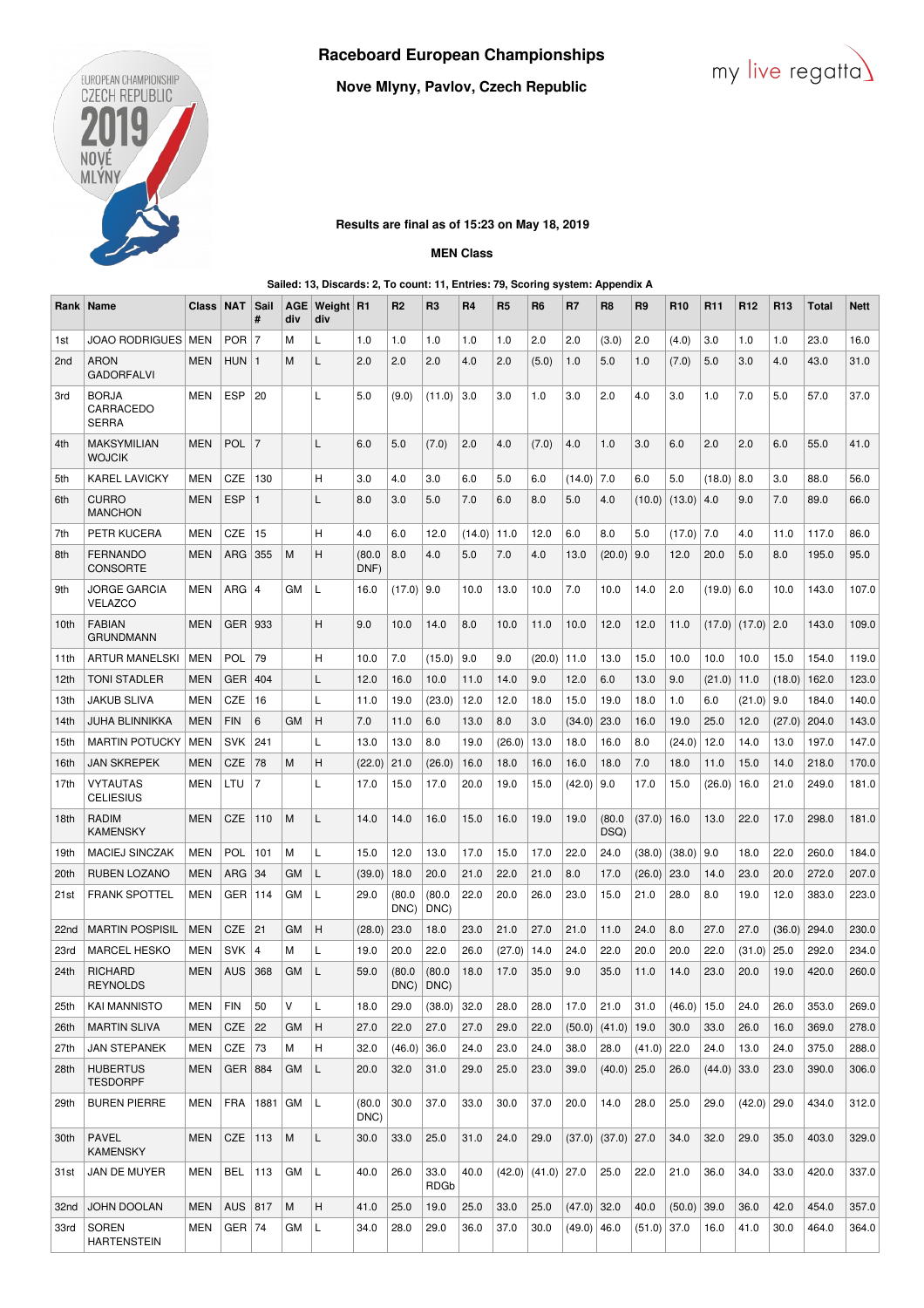| Rank             | Name                                  | Class      | <b>NAT</b>       | Sail<br>#      | AGE<br>div | Weight R1<br>div |                | R <sub>2</sub> | R <sub>3</sub>     | R4                 | R <sub>5</sub>     | R <sub>6</sub>     | R7             | R8     | R <sub>9</sub> | R <sub>10</sub> | R <sub>11</sub> | R <sub>12</sub> | R <sub>13</sub>    | Total | <b>Nett</b> |
|------------------|---------------------------------------|------------|------------------|----------------|------------|------------------|----------------|----------------|--------------------|--------------------|--------------------|--------------------|----------------|--------|----------------|-----------------|-----------------|-----------------|--------------------|-------|-------------|
| 34th             | <b>JIRI KRAL</b>                      | <b>MEN</b> | <b>CZE</b>       | 31             | M          | L                | 25.0           | 38.0           | 28.0               | 28.0               | 31.0               | 36.0               | 25.0           | 42.0   | 30.0           | (80.0)<br>DNC)  | (48.0)          | 39.0            | 47.0               | 497.0 | 369.0       |
| 35th             | PETER VELEBIR                         | <b>MEN</b> | <b>SVK</b>       | 16             | M          | н                | 44.0           | 24.0           | 21.0               | 30.0               | 38.0               | 31.0               | (53.0)         | (63.0) | 23.0           | 39.0            | 43.0            | 51.0            | 28.0               | 488.0 | 372.0       |
| 36th             | <b>JORDI BOSCH</b>                    | <b>MEN</b> | <b>ESP</b>       | 910            | v          | L                | 38.0           | 27.0           | 34.0               | 34.0               | 32.0               | 38.0               | 26.0           | 29.0   | 42.0           | (45.0)          | 41.0            | 38.0            | (56.0)             | 480.0 | 379.0       |
| 37th             | <b>PATRIC</b><br><b>ROELANDTS</b>     | MEN        | <b>BEL</b>       | 10             | SV         | L                | 35.0           | 42.0           | 40.0               | (53.0)             | 44.0               | (52.0)             | 30.0           | 36.0   | 29.0           | 43.0            | 30.0            | 28.0            | 32.0               | 494.0 | 389.0       |
| 38th             | PACO MANCHON                          | <b>MEN</b> | <b>ESP</b>       | 95             | SV         | L                | 26.0           | 41.0           | 33.0               | 38.0               | 48.0               | (51.0)             | 32.0           | 30.0   | 39.0           | (49.0)          | 34.0            | 37.0            | 39.0               | 497.0 | 397.0       |
| 39th             | <b>RAINER</b><br><b>FROHBOSE</b>      | MEN        | GER.             | 239            | SV         | L                | 33.0           | 34.0           | 35.0               | 41.0               | 35.0               | 32.0               | 33.0           | 26.0   | (57.0)         | 41.0            | (58.0)          | 40.0            | 49.0               | 514.0 | 399.0       |
| 40th             | <b>FELIX KUPKY</b>                    | <b>MEN</b> | <b>GER</b>       | 2212           | Y          | L                | 24.0           | 37.0           | 32.0               | 44.0               | 36.0               | 39.0               | 52.0           | (57.0) | 35.0           | 31.0            | 49.0            | 30.0            | (57.0)             | 523.0 | 409.0       |
| 41 <sub>st</sub> | <b>BENEDEK</b><br><b>JANCSO</b>       | <b>MEN</b> | <b>HUN</b>       | 207            | Υ          | L                | 23.0           | 47.0           | 41.0               | 37.0               | 40.0               | 43.0               | 35.0           | (60.0) | 50.0           | 32.0            | 46.0            | 32.0            | (59.0)             | 545.0 | 426.0       |
| 42nd             | <b>JOSEF STIEDL</b>                   | <b>MEN</b> | <b>GER</b>       | 318            | <b>GM</b>  | Η                | (80.0)<br>DNF) | 48.0           | 44.0               | 42.0               | 34.0               | 33.0               | (55.0)         | 27.0   | 43.0           | 36.0            | 35.0            | 44.0            | 43.0               | 564.0 | 429.0       |
| 43rd             | PAVEL HRUBY                           | <b>MEN</b> | CZE              | 19             | GМ         | н                | 36.0           | 39.0           | 24.0               | 39.0               | (58.0)             | 46.0               | 44.0           | 51.0   | 48.0           | 54.0            | 31.0            | (55.0)          | 37.0               | 562.0 | 449.0       |
| 44th             | <b>MARTIN HNITKA</b>                  | <b>MEN</b> | <b>CZE</b>       | 24             | M          | н                | (55.0)         | 35.0           | 45.0               | 43.0               | 45.0               | 40.0               | (58.0)         | 44.0   | 33.0           | 40.0            | 37.0            | 45.0            | 53.0               | 573.0 | 460.0       |
| 45th             | <b>ROBERT KUBIN</b>                   | MEN        | <b>SVK</b>       | 22             | Υ          | L                | 21.0           | 45.0           | 39.0               | 49.0               | 49.0               | (63.0)             | (70.0)         | 50.0   | 44.0           | 56.0            | 40.0            | 25.0            | 44.0               | 595.0 | 462.0       |
| 46th             | <b>VLADIMIR</b><br><b>LESNIKOV</b>    | <b>MEN</b> | MDA   8          |                | J          | L                | 31.0           | 44.0           | 42.0               | 45.0               | 39.0               | 45.0               | (57.0)         | 54.0   | 53.0           | 33.0            | (57.0)          | 35.0            | 46.0               | 581.0 | 467.0       |
| 47th             | <b>ARNE NERVIK</b>                    | MEN        | <b>NOR</b>       | 40             | GМ         | L                | 58.0           | 36.0           | 46.0               | 35.0               | (61.0)             | (80.0)<br>DNC)     | 46.0           | 38.0   | 45.0           | 27.0            | 47.0            | 47.0            | 45.0               | 611.0 | 470.0       |
| 48th             | <b>MILAN</b><br><b>DUCHNOVSKY</b>     | <b>MEN</b> | <b>SVK</b>       | 26             | GМ         | L                | 48.0           | 50.0           | 48.0               | 46.0               | 43.0               | 49.0               | 31.0           | 43.0   | 34.0           | (55.0)          | (60.0)          | 43.0            | 50.0               | 600.0 | 485.0       |
| 49th             | PETER BERANEK                         | MEN        | <b>SVK</b>       | 46             | М          | L                | 45.0           | 40.0           | 57.0               | 52.0               | 47.0               | 57.0               | 36.0           | 34.0   | 46.0           | 29.0            | 52.0            | (61.0)          | (64.0)             | 620.0 | 495.0       |
| 50th             | <b>JAKOB ECKERT</b>                   | <b>MEN</b> | <b>GER</b>       | 340            | <b>GM</b>  | н                | 37.0           | 31.0           | 30.0               | 50.0               | 50.0               | 34.0               | (71.0)         | 48.0   | 62.0           | 58.0            | (65.0)          | 52.0            | 52.0               | 640.0 | 504.0       |
| 51 <sub>st</sub> | <b>GRZEGORZ</b><br><b>PINKOWSKI</b>   | <b>MEN</b> | POL              | 301            | V          | н                | (80.0)<br>DNC) | (80.0)<br>DNC) | 80.0<br><b>DNC</b> | 51.0               | 41.0               | 54.0               | 43.0           | 31.0   | 47.0           | 35.0            | 45.0            | 49.0            | 31.0               | 667.0 | 507.0       |
| 52 <sub>nd</sub> | <b>ALDIS SURINS</b>                   | <b>MEN</b> | LAT              | 105            | GM         | Η                | 47.0           | 49.0           | 47.0               | 55.0               | 46.0               | 42.0               | 28.0           | 49.0   | 56.0           | 52.0            | 54.0            | (58.0)          | (80.0)<br>DNC)     | 663.0 | 525.0       |
| 53rd             | <b>MICHAL</b><br><b>PINKOWSKI</b>     | <b>MEN</b> | <b>POL</b>       | 91             |            | н                | (80.0)<br>DNC) | (80.0)<br>DNC) | 80.0<br><b>DNC</b> | 65.0               | 64.0               | 62.0               | 29.0           | 33.0   | 32.0           | 51.0            | 28.0            | 64.0            | 38.0               | 706.0 | 546.0       |
| 54th             | <b>HARALD</b><br><b>SCHOENMUELLER</b> | <b>MEN</b> | GER   3          |                | <b>GM</b>  | L                | 43.0           | 54.0           | (80.0)<br>DSQ)     | 48.0               | 56.0               | 50.0               | 45.0           | (65.0) | 52.0           | 48.0            | 64.0            | 50.0            | 40.0               | 695.0 | 550.0       |
| 55th             | <b>LUBOMIR MIELEC</b>                 | MEN        | CZE $ 8$         |                | SV         | н                | 57.0           | 53.0           | (80.0)<br>DNC)     | 63.0               | 55.0               | 55.0               | (65.0)         | 47.0   | 36.0           | 44.0            | 38.0            | 57.0            | 51.0               | 701.0 | 556.0       |
| 56th             | PETR VRANA                            | MEN        | <b>CZE</b>       | 45             | V          | L                | 53.0           | 43.0           | 53.0               | 47.0               | 53.0               | (59.0)             | 41.0           | 39.0   | (59.0)         | 57.0            | 59.0            | 59.0            | 58.0               | 680.0 | 562.0       |
| 57th             | <b>ARMIN REULEIN</b>                  | MEN        | GER   605        |                | M          | L                | 54.0           | (80.0)<br>RET) | 43.0               | 56.0               | 51.0               | 47.0               | 59.0           | 53.0   | 55.0           | $(62.0)$ 55.0   |                 | 60.0            | 55.0               | 730.0 | 588.0       |
| 58th             | TOM PLODR                             | <b>MEN</b> | <b>AUS</b>       | 69             | <b>GM</b>  | Η                | 42.0           | 52.0           | (80.0)<br>DNC)     | 54.0               | 60.0               | 44.0               | 48.0           | 61.0   | 68.0           | $(73.0)$ 72.0   |                 | 63.0            | 48.0               | 765.0 | 612.0       |
| 59th             | <b>RETS SKRICKIS</b>                  | <b>MEN</b> | <b>LAT</b>       | 91             | <b>GM</b>  | н                | 49.0           | 51.0           | 51.0               | 59.0               | 54.0               | 61.0               | 64.0           | 66.0   | 60.0           | 59.0            | 66.0            | (68.0)          | $(68.0)$ 776.0     |       | 640.0       |
| 60th             | <b>ERVINS PRIEDE</b>                  | <b>MEN</b> | LAT              | 175            | M          | н                | 50.0           | 56.0           | 50.0               | 57.0               | 52.0               | 56.0               | 61.0           | 67.0   | (71.0)         | 65.0            | 70.0            | 56.0            | (80.0)<br>DNC)     | 791.0 | 640.0       |
| 61st             | PETER WAUTERS                         | <b>MEN</b> | BEL              | 121            | V          | н                | (80.0)<br>DNC) | (80.0)<br>DNC) | 80.0<br><b>DNC</b> | 80.0<br><b>DNC</b> | 80.0<br><b>DNC</b> | 60.0               | 40.0           | 55.0   | 58.0           | 47.0            | 42.0            | 46.0            | 61.0               | 809.0 | 649.0       |
| 62nd             | <b>ROMAN HRUBY</b>                    | <b>MEN</b> | CZE              | 25             | GМ         | н                | (80.0)<br>DNC) | (80.0)<br>DNC) | 80.0<br><b>DNC</b> | 58.0               | 62.0               | 58.0               | 56.0           | 69.0   | 49.0           | 53.0            | 61.0            | 62.0            | 54.0               | 822.0 | 662.0       |
| 63rd             | PETR HAUBOLD                          | MEN        | CZE              | 61             | SV         | L                | (80.0)<br>DNC) | (80.0)<br>DNC) | 80.0<br><b>DNC</b> | 80.0<br><b>DNC</b> | 57.0               | 66.0               | 54.0           | 45.0   | 54.0           | 61.0            | 63.0            | 69.0            | 41.0               | 830.0 | 670.0       |
| 64th             | ASIA JEAN                             | <b>MEN</b> | <b>FRA</b>       | 171            | SV         | L                | 51.0           | 57.0           | 56.0               | 61.0               | 65.0               | 53.0               | (80.0)<br>UFD) | 64.0   | 69.0           | 67.0            | 68.0            | $(71.0)$ 69.0   |                    | 831.0 | 680.0       |
| 65th             | <b>RAINER BECKER</b>                  | MEN        | GER <sup> </sup> | 147            | V          | н                | 52.0           | (80.0)<br>DNF) | 55.0               | (70.0)             | 68.0               | 68.0               | 68.0           | 52.0   | 66.0           | 60.0            | 62.0            | 66.0            | 67.0               | 834.0 | 684.0       |
| 66th             | PETR KUCERA<br><b>SENIOR</b>          | <b>MEN</b> | CZE $ 5$         |                | SV         | н                | (80.0)<br>DNC) | (80.0)<br>DNC) | 80.0<br><b>DNC</b> | 80.0<br><b>DNC</b> | 80.0<br><b>DNC</b> | 70.0               | 51.0           | 59.0   | 63.0           | 42.0            | 50.0            | 54.0            | 63.0               | 852.0 | 692.0       |
| 67th             | <b>OVIDIJUS LUKSYS</b>                | <b>MEN</b> | LTU              | $\overline{4}$ | М          | н                | 56.0           | 55.0           | 54.0               | 68.0               | 69.0               | 69.0               | 63.0           | 68.0   | 73.0           | 66.0            | (80.0)<br>DNC)  | (80.0)<br>DNC)  | 80.0<br><b>DNC</b> | 881.0 | 721.0       |
| 68th             | <b>ALEXANDR</b><br><b>LESNIKOV</b>    | <b>MEN</b> | MDA   9          |                | J          | Г                | 46.0           | 58.0           | 49.0               | 69.0               | 73.0               | 67.0               | $(76.0)$ 75.0  |        | 76.0           | (80.0)<br>DNC)  | 74.0            | 70.0            | 65.0               | 878.0 | 722.0       |
| 69th             | LUIS CAMACHO<br>LOPEZ                 | <b>MEN</b> | <b>ESP</b>       | 10             | GМ         | н                | (80.0)<br>DNC) | (80.0)<br>DNC) | 80.0<br><b>DNC</b> | 60.0               | 63.0               | 64.0               | 62.0           | 56.0   | 65.0           | 68.0            | 53.0            | 73.0            | 80.0<br><b>DNC</b> | 884.0 | 724.0       |
| 70th             | <b>DIRK SCHENK</b>                    | MEN        | GER              | 238            | <b>GM</b>  | н                | (80.0)<br>DNC) | (80.0)<br>DNC) | 80.0<br><b>DNC</b> | 64.0               | 70.0               | 80.0<br><b>DNC</b> | 72.0           | 71.0   | 70.0           | 64.0            | 56.0            | 53.0            | 62.0               | 902.0 | 742.0       |
| 71st             | LADISLAV<br><b>STRAMBACH</b>          | MEN        | CZE              | 53             | V          | н                | (80.0)<br>DNC) | (80.0)<br>DNC) | 80.0<br><b>DNC</b> | 62.0               | 66.0               | 80.0<br><b>DNC</b> | 67.0           | 58.0   | 67.0           | 63.0            | 67.0            | 74.0            | 60.0               | 904.0 | 744.0       |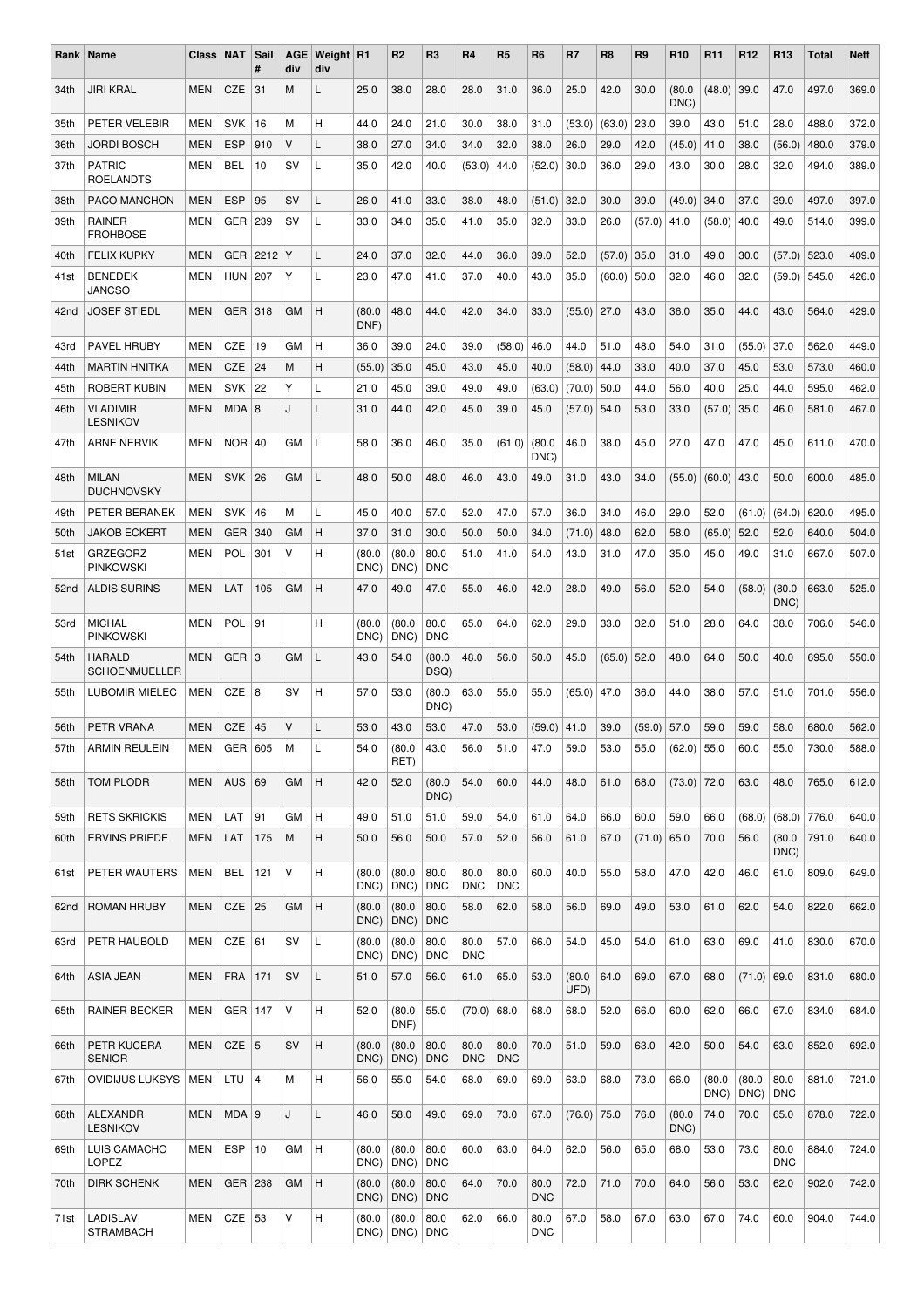|                  | Rank   Name                        | <b>Class</b> | <b>NAT</b> | Sail<br># | <b>AGE</b><br>div | Weight R1<br>div |                | R <sub>2</sub> | <b>R3</b>          | <b>R4</b>          | <b>R5</b>          | <b>R6</b>          | <b>R7</b>          | R <sub>8</sub>     | R <sub>9</sub>     | R <sub>10</sub>    | R <sub>11</sub>    | R <sub>12</sub>    | R <sub>13</sub>    | Total           | <b>Nett</b> |
|------------------|------------------------------------|--------------|------------|-----------|-------------------|------------------|----------------|----------------|--------------------|--------------------|--------------------|--------------------|--------------------|--------------------|--------------------|--------------------|--------------------|--------------------|--------------------|-----------------|-------------|
| 72 <sub>nd</sub> | <b>ONDREJ MULLER</b>               | <b>MEN</b>   | <b>CZE</b> | 788       | Υ                 |                  | (80.0)<br>DNC) | (80.0)<br>DNC) | 80.0<br><b>DNC</b> | 66.0               | 59.0               | 48.0               | 74.0               | 70.0               | 61.0               | 80.0<br><b>DNC</b> | 69.0               | 67.0               | 72.0               | 906.0           | 746.0       |
| 73rd             | <b>JURIS DREIMANIS</b>             | <b>MEN</b>   | LAT        | 54        | $\vee$            | н                | 60.0           | (80.0)<br>DNF) | (80.0)<br>DNC)     | 67.0               | 67.0               | 65.0               | 75.0               | 76.0               | 75.0               | 70.0               | 75.0               | 75.0               | 66.0               | 931.0           | 771.0       |
| 74th             | <b>JURIS ROZKALNS</b>              | <b>MEN</b>   | LAT        | 555       | M                 | H                | (80.0)<br>DNC) | (80.0)<br>DNC) | 80.0<br><b>DNC</b> | 80.0<br><b>DNC</b> | 80.0<br><b>DNC</b> | 80.0<br><b>DNC</b> | 80.0<br><b>DNC</b> | 80.0<br><b>DNC</b> | 80.0<br><b>DNC</b> | 80.0<br><b>DNC</b> | 51.0               | 48.0               | 34.0               | 933.0           | 773.0       |
| 75th             | <b>ALEXANDR</b><br><b>TANURKOV</b> | <b>MEN</b>   | <b>MDA</b> | 22        |                   | н                | (80.0)<br>DNC) | (80.0)<br>DNC) | 80.0<br><b>DNC</b> | 80.0<br><b>DNF</b> | 71.0               | 71.0               | 69.0               | 72.0               | 72.0               | 69.0               | 73.0               | 65.0               | 71.0               | 953.0           | 793.0       |
| 76th             | <b>HEINZ HAUSLER</b>               | <b>MEN</b>   | <b>GER</b> | 60        | <b>SV</b>         |                  | (80.0)<br>DNC) | (80.0)<br>DNC) | 80.0<br><b>DNC</b> | 80.0<br><b>DNF</b> | 72.0               | 80.0<br><b>DNC</b> | 66.0               | 74.0               | 74.0               | 71.0               | 71.0               | 72.0               | 70.0               | 970.0           | 810.0       |
| 77th             | <b>HELMUT</b><br><b>HONSBERG</b>   | MEN          | GER        | 50        | <b>SV</b>         | н                | (80.0)<br>DNC) | (80.0)<br>DNC) | 80.0<br><b>DNC</b> | 80.0<br><b>DNC</b> | 80.0<br><b>DNC</b> | 80.0<br><b>DNC</b> | 60.0               | 62.0               | 64.0               | 72.0               | 80.0<br><b>DNF</b> | 80.0<br><b>DNC</b> | 80.0<br><b>DNC</b> | 978.0           | 818.0       |
| 78th             | <b>UWE LOHSE</b>                   | <b>MEN</b>   | <b>GER</b> | 603       | <b>GM</b>         |                  | (80.0)<br>DNC) | (80.0)<br>DNC) | 80.0<br><b>DNC</b> | 80.0<br><b>DNC</b> | 80.0<br><b>DNC</b> | 80.0<br><b>DNC</b> | 73.0               | 73.0               | 80.0<br><b>DNF</b> | 80.0<br><b>DNC</b> | 76.0               | 76.0               | 73.0               | $1,011.0$ 851.0 |             |
| 79th             | <b>HELMUT</b><br><b>MANNSBARTH</b> | <b>MEN</b>   | <b>GER</b> | 702       | V                 | н                | (80.0<br>DNC)  | (80.0)<br>DNC) | 80.0<br><b>DNC</b> | 80.0<br><b>DNC</b> | 80.0<br><b>DNC</b> | 80.0<br><b>DNC</b> | 80.0<br><b>DNC</b> | 80.0<br><b>DNC</b> | 80.0<br><b>DNC</b> | 80.0<br><b>DNC</b> | 80.0<br><b>DNC</b> | 80.0<br><b>DNC</b> | 80.0<br><b>DNC</b> | $1,040.0$ 880.0 |             |

Sailwave Scoring Software 2.25.11 www.sailwave.com